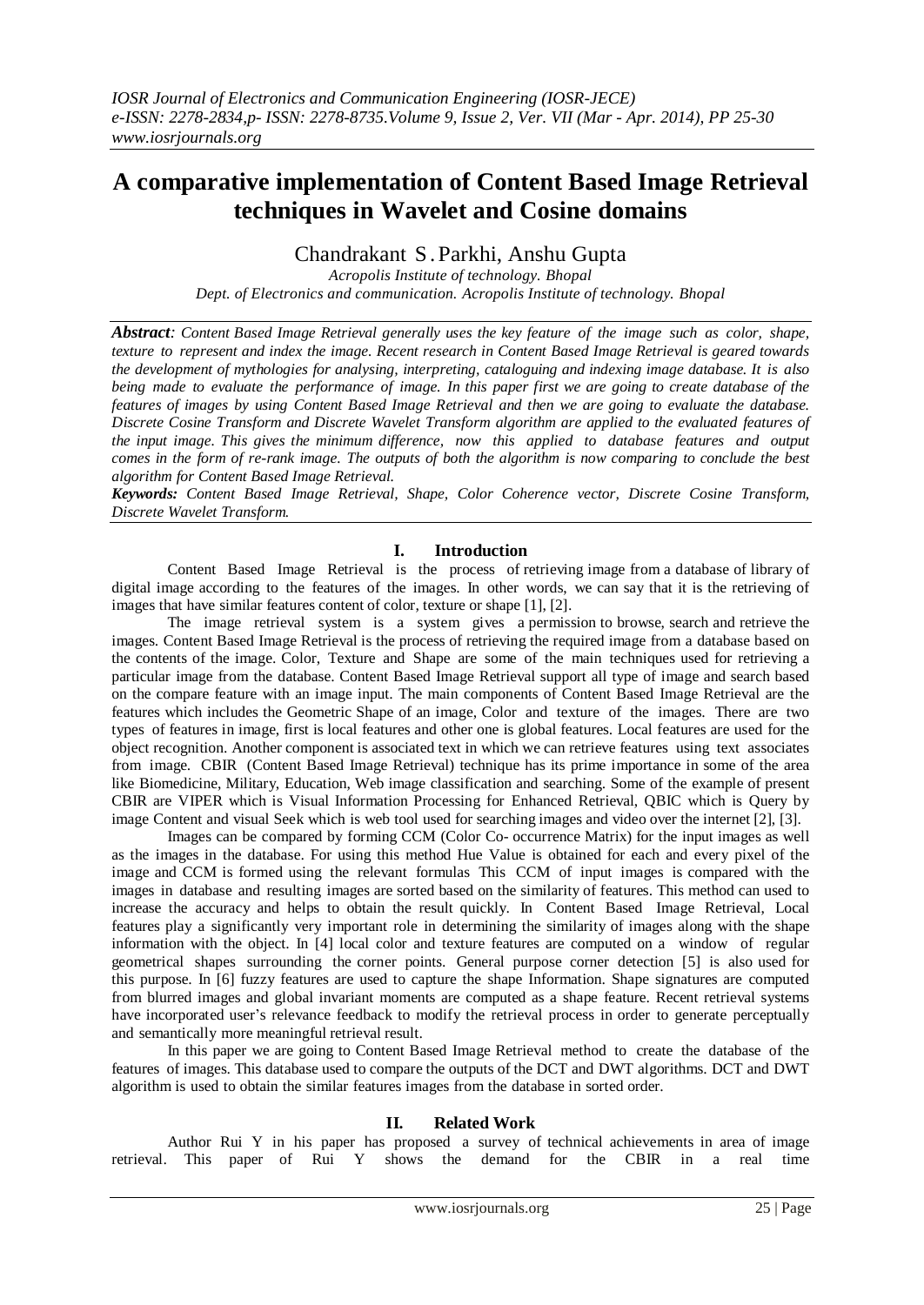application. They also proposed the past achievements in indexing and extracting the visual features of image. [7]

Another author A.W.M. Smeulder has provided the steps to carry out content based image retrieval process. The features which are used to retrieval of image is also explained by them in the paper. The disadvantages like necessity of database, role of similarity and problem of evaluation are also discussed [8]. Author Ahonen T presented a paper, where Content Based Image Retrieval systems are used for facial recognition and texture. In his paper he used an operator called local binary pattern is used for image retrieval, where the LBP value is found for each pixel in input image and compared with the LBP value of database images and images are retrieved [9].

Aigrain et al has discussed the main principals of automatic image similarity matching for database retrieval features. They have reviewed a selection of current technique for both video data management and still image retrieval, including key extension, video skimming, video parsing and shot detection. The paper concludes that the field is expanding rapidly, but that many other research challenges remains, including the difficulty of expressing semantic information in terms of primitive image features and the need for significantly improved information.

# **III. Content Based Image Retrieval**

In previous days because of large image collections the manual annotation approach was very difficult. To overcome these difficulties Content Based Image Retrieval (CBIR) was introduced. Content Based Image Retrieval is the application of computer vision to the image retrieval problem. In this approach images are index using their own visual contents. These visual contents may be color features, shape features and texture features. This approach is also known as a general framework of image retrieval. There are three main aspects of image retrieval.

- Visual feature extraction
- Multidimensional indexing
- Retrieval system design

The color aspect can be obtain by using techniques like histograms and averaging. The texture aspect of image can be achieved by using vector quantization or transform quantization. The third aspect can be achieved by using

morphogical operators or gradient operators. Some of the major area of application are Art Collection, Medical diagnosis, Crime prevention, Military, Intellectual property, Architecture and engineering design and Geographical information and Remote Sensing system [10].

## *A. Retrieval Based on Color*

There are different methods for retrieving images on the basis of color are used. Every image stored in the database in the database is analyzed and a color histogram is computed, which shows the properties of pixels for each image in the database. During the search time, the user can specify the desired proportion of each color (60% green and 40 % blue, for example) or submits a reference image from which a color histogram is calculated. Second option is more effective then the first one. The matching process then retrievers those images whose color histograms matched most closely to the input image [10].

## **B.** *Retrieval Based on Shape*

The ability to retrieve the image by using shape feature of image is the most obvious requirement at the primitive level. Unlike texture, shape is a well-define concept and there are considerable proofs that shows natural objects are primarily recognized by their shape features. There are numbers of feature characteristics of object shape (but independent of size or orientation) are computed for each object identified within each stored image in database. Queries are then answered by computing some sets of features for the input image and retrieving those stored images whose features nearly matched with the input. Two main types of shape feature are commonly used global feature such as moment invariants, aspect ratio and circularity and local features such as sets of consecutive boundary segments. Other methods proposed for shape matching have includes Shocks, elastic deformation of templates and comparison of directional histograms of object shape that can be compared using graph matching techniques. Queries of shape retrieval systems are formulated either by identifying on example image to act as input image or a user- draw sketch. Image retrieval for three-dimensional objects using shape feature is more challenging task particularly where only a single two-dimensional view of object is available.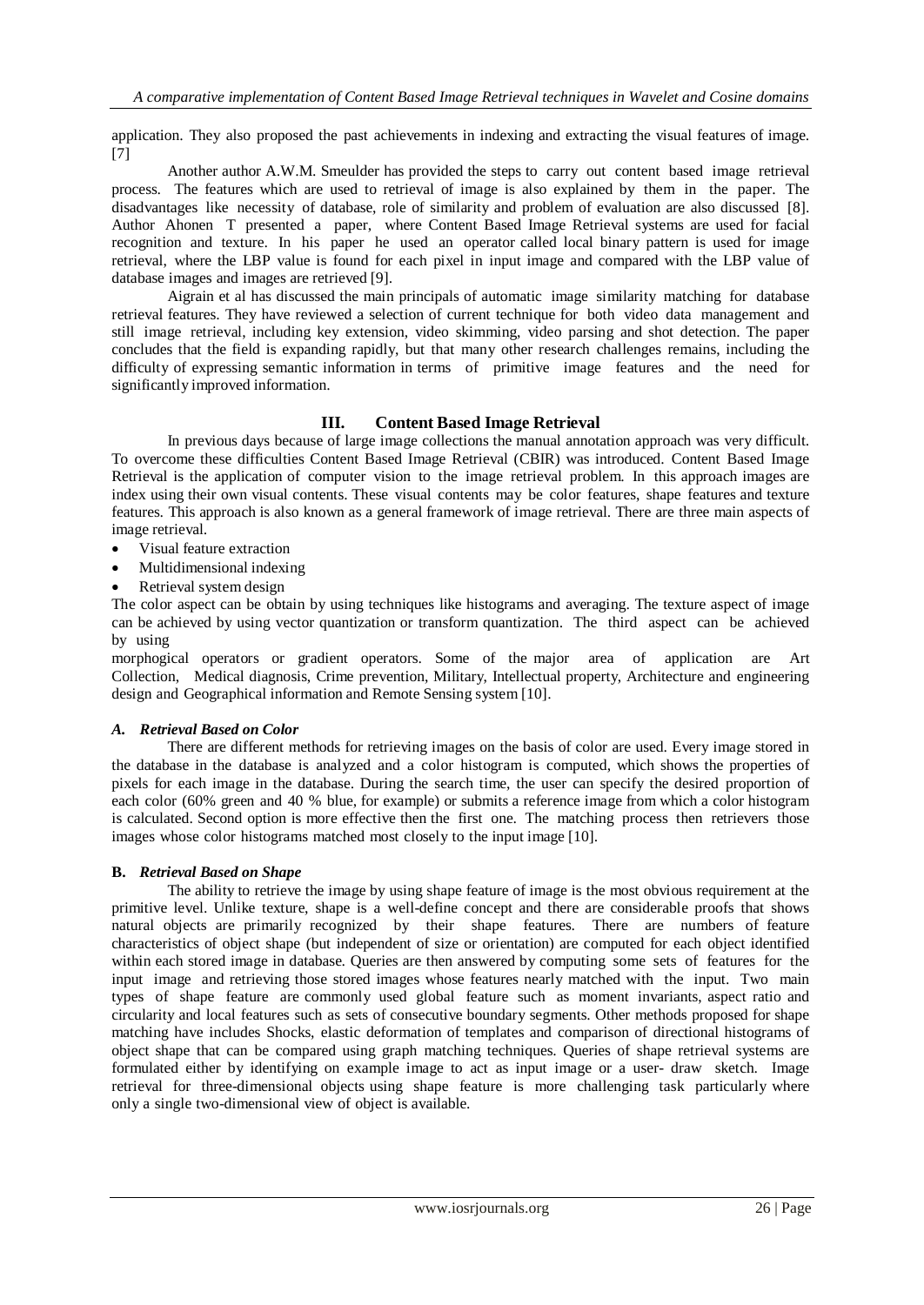#### **IV. Discete Wavelet Transform**

In numerical analysis and functional analysis, a discrete wavelet transform (DWT) is any wavelet transform for which the wavelet is discretely sampled. As with other wavelet transforms, a key advantage it has is temporal resolution, it captures both frequency and location information.

The DWT of a signal x is calculated by passing it through a series of filters. First the samples are passed through a low pass filter with impulse response g resulting in a convolution of the two:

$$
y[n] = (x * g)[n] = \sum_{k=-\infty}^{\infty} x[k]g[n-k].
$$

The signal is also decomposed simultaneously using a high-pass filter h. The outputs giving the detail coefficients (from the high-pass filter) and approximation coefficients (from the low-pass). It is important that the two filters are related to each other and they are known as a quadrature mirror filter. However, since half the frequencies of the signal have now been removed, half the samples can be discarded according to Nyquist's rule. The filter outputs are then subsample by 2 (Mallat's and the common notation is the opposite, g- high pass and h- low pass):

$$
y_{\text{low}}[n] = \sum_{k=-\infty}^{\infty} x[k]h[2n-k]
$$
  
with  $[n] = \sum_{k=-\infty}^{\infty} x[k]a[2n-k]$ 

$$
y_{\text{high}}[n] = \sum_{k=-\infty} x[k]g[2n-k]
$$

This decomposition has halved the time resolution since only half of each filter output characterises the signal. extension becomes continuous. A two-dimensional (2D) image may have (512)2 pixels. The gray level of the pixel at position  $(i, j)$  is given by an integer  $x(i; j)$  (between 0 and 255, thus 8 bits per pixel). That long vector **x** can be altered by **x**, **h**, rest a row at a time  $(i, x)$  and then by columns (using the one-dimensional (1D) transforms of the rows). This is computationally and algebraically simplest: the 2D Toeplitz and circulate matrices are formed from 1D blocks.



#### **Proposed Work**

In this paper we are going to compare the DCT and DWT algorithms for the best output result using Content Based Image Retrieval. First we are going to find colour and shape features of the image and store that information in the database for evaluation. This process is done for creating database of image features for the evaluation phase. Figure shows the overall representation of the first phase.

#### FEATURE

However, each output has half the frequency band of the input so the frequency resolution has been doubled.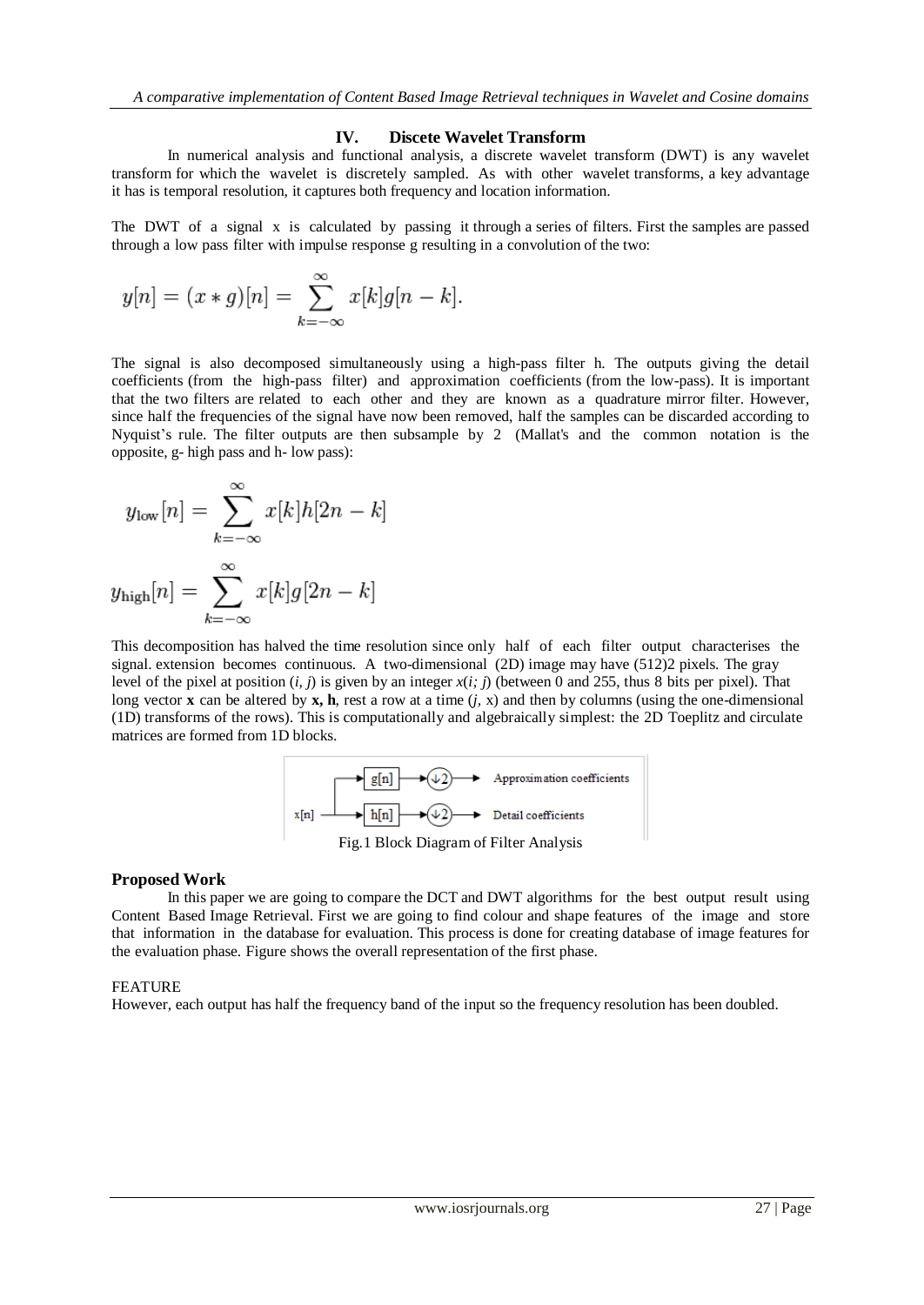## **V. Discrete Cosine Transform**

A discrete cosine transform (DCT) expresses a finite sequence of data points in terms of a sum of cosine functions oscillating at different frequencies. DCTs are important to numerous applications in science and engineering, from lossy compression of audio (e.g. MP3) and images (e.g. JPEG) (where small highfrequency components can be discarded), to spectral methods for the numerical solution of partial differential equations. The use of cosine rather than sine functions is critical in these applications: for compression, it turns out that cosine functions are much more efficient (as described below, fewer functions are needed to approximate a typical signal), whereas for differential equations the cosines express a particular choice of boundary conditions.

Images are not in nite, and they are not periodic. The image has boundaries, and the left boundary seldom has anything to do with the right boundary. A periodic extension can be expected to have a discontinuity. That means a slow decay of Fourier coe cients and a Gibbs oscillation at the jump|the one place where Fourier has serious trouble! In the image domain this oscillation is seen as ringing." The natural way to avoid this discontinuity is to *reect* the image across the boundary. With cosine transforms, a double-length periodic



In evaluation phase features of image is calculated for image retrieval. DCT and DWT algorithm are applied to input image features. This gives the minimum difference of feature which is compared with the database. The output of the comparison gives the rerank best matches for the input images. This result then used to choose best option for the Content Based Image Retrieval.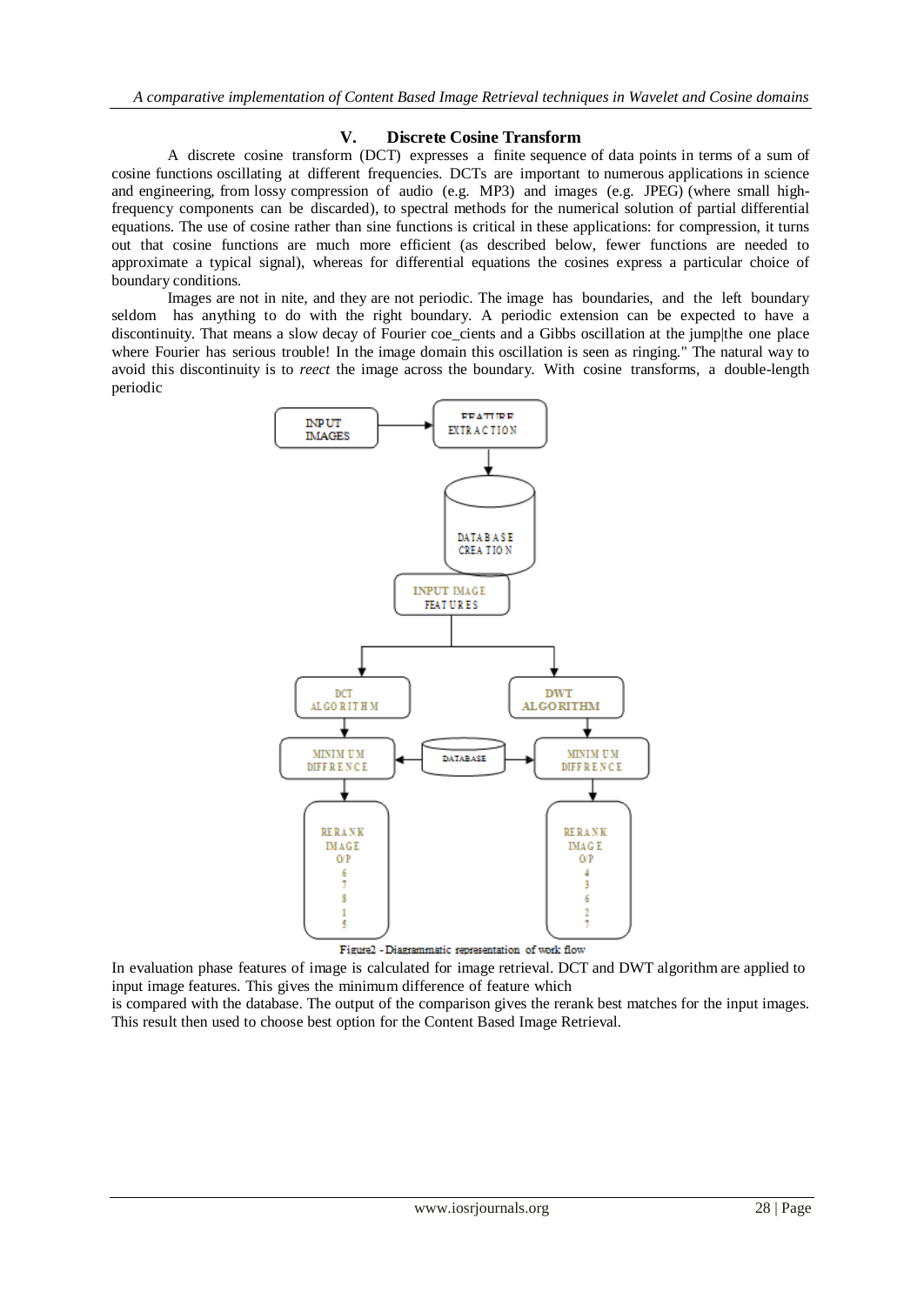# **VII. Experimental RESULT Query Image**



## Results from DCT,



Retrieved Image 3



Retrieved Image 5









Retrieved Image 6







Retrieved Image 11 W



Retrieved Image 13





Retrieved Image 17



Retrieved Image 19



Retrieved Image 21











Retrieved Image 12





Retrieved Image 16



Retrieved Image 18